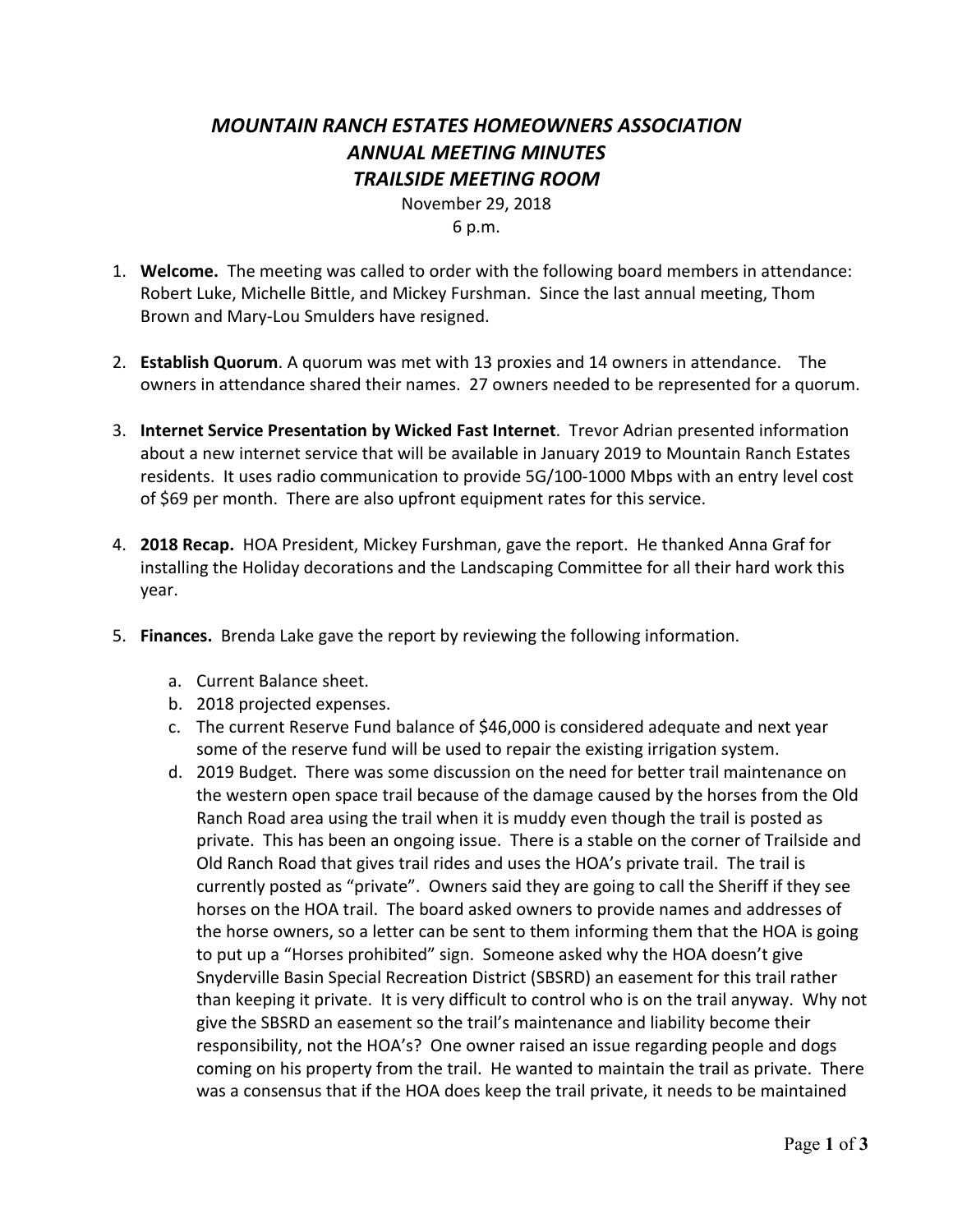better. The board will re-visit whether turning the trail over to SBSRD should be considered. Anna Graf volunteered to apply epoxy to the plexiglass at the lit entrance signs as needed. There are funds in the 2019 budget for the material needed. There was motion to approve the budget, it was seconded, and approved unanimously.

## **6. Committee Reports.**

- a. **Architectural Review Committee (ARC).** Current ARC Member: Gregory Toth. Anna and David Teasley volunteered to serve on the ARC and were appointed.
	- 1) Greg Toth reported that there were 16 ARC projects reviewed this year. He reminded owners that all exterior improvements must be reviewed by the ARC including re-painting a home the same color, re-roofing, landscaping, trampolines, play-sets, etc.
	- 2) There was an extended discussion about providing a list of approved ARC projects on the website or sending emails to owners about approved ARC projects. A vote was taken as to whether owners wanted to have a list of ARC approved projects on the website or emails and it did not pass.
- b. **Landscape Committee**. Mickey thanked the Landscape Committee again for the work they have done. Someone asked if the drip lines will be buried in the flower beds and no, they will not as they have to be exposed to water the plantings properly and are made from a material that will not deteriorate.
- c. **Internet**. Mickey was working with Century Link on having the company provide internet in the neighborhood but found that it was cost prohibitive at this time. There is no conduit for internet in the neighborhood. The Wicked Fast Internet service coming online soon seems like a promising alternative to what is currently available in the neighborhood.
- d. **Social Committee.** There is \$1500 in the budget this year for the Social Committee if someone wants to volunteer to chair the committee. There were no volunteers.

## 7. **Board Members Election**.

a. The Nominating Committee nominated Michelle Bittle to serve another 3-year term on the board. Someone commented that there needs to be a new Nominating Committee as it had the same members for several years. Someone noted that he thought there should be 5 board members so there was some discussion on this topic. The by-laws allow for a 3 to 5-member board. The current board members like a 3-member board as it is easier to schedule meetings and to take care of business. It was noted that a 5 member board is difficult to maintain with so many committees also needing members and there are only 81 MRE members. Micky Furshman and Robert Luke will serve one